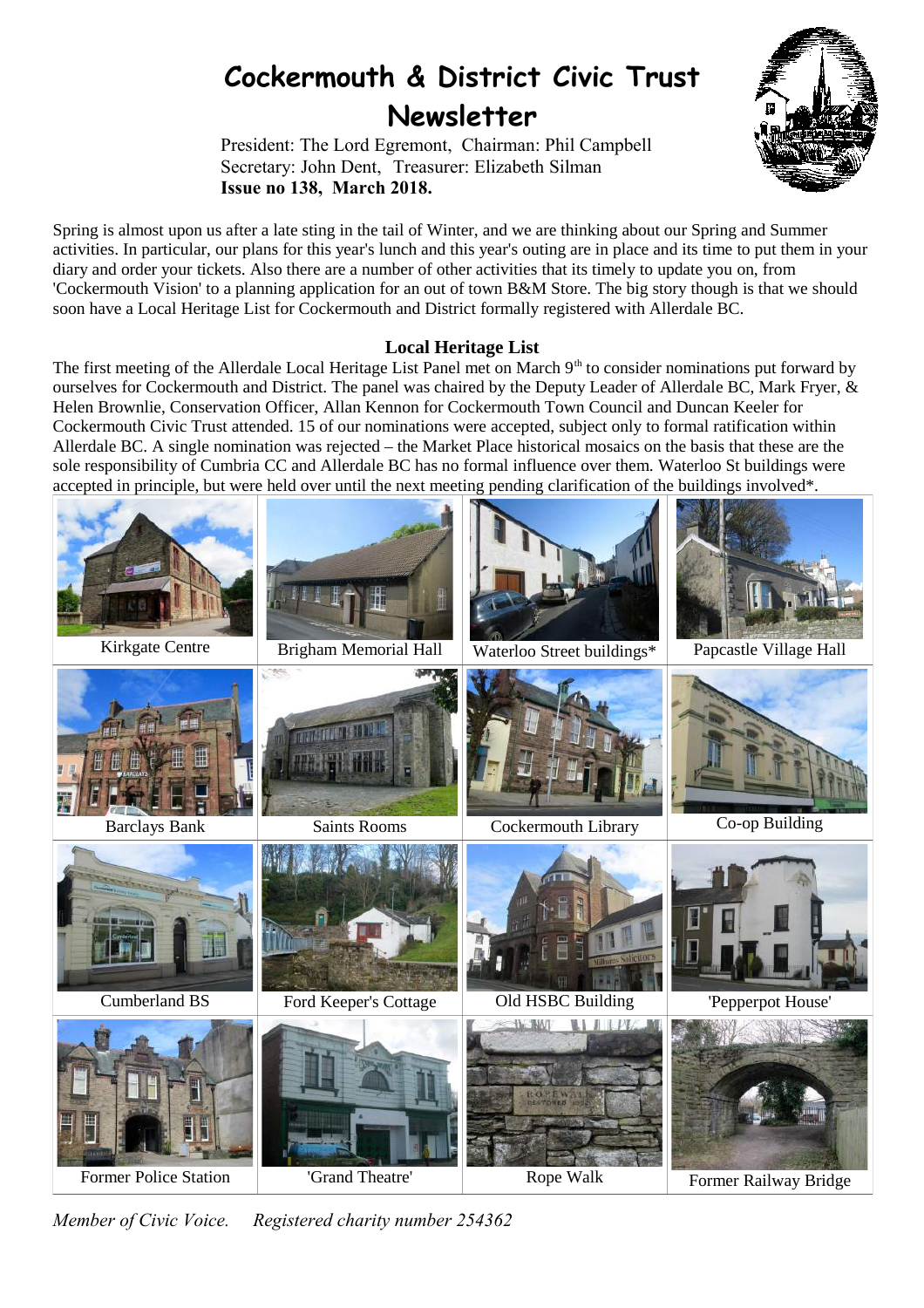These are the first entries onto the Allerdale BC Local Heritage List. Back in 2013, Cockermouth Civic Trust was invited by Allerdale BC to take the lead in piloting a process for the District. Accordingly, 3 members of our committee attended a course on local listing provided by English Heritage, (now Historic England). Subsequently, Duncan Keeler developed our local process in consultation with Helen Brownlie and we, as a Civic Trust, have proved the process using these initial nominations. There was a significant delay when the Council decided not to consider nominations within Conservation Areas, however this has now been fully resolved.

Now that the process is in place, community groups elsewhere in Allerdale can potentially use it. If anyone within the Civic Trust feels that an additional asset should be considered for nomination within Cockermouth and District, i.e. including our surrounding villages, we would be happy to assist. Indeed, we already have 3 additional nominations under consideration for Papcastle - the stone walling throughout the village, the Old Pump House and The Burroughs.

Cockermouth is blessed with Grade I Listed Buildings (The Castle & Wordsworth House), and a significant number of Grade II Listed Buildings and structures, (226), all of which are considered to be of national importance and attract strict planning protection. So why do we need Local Listing as well? Local heritage listing is a means for the community and the local authority to jointly identify assets that are valued as distinctive elements of the local historic environment. It assists the local authority in knowing the location of such assets and what it is about them that is significant when developing strategic local plans and considering specific planning applications. There are no additional planning restrictions however, such as those required for Grade I and II listed structures.

# **Lecture Programme**

A reminder that the last lecture of this season is on Wednesday, **18th April,** at 7.30pm at the Friends Meeting House. NOTE that this last lecture is delayed by 2 weeks from its normal date due to Easter. Our speaker will be Joe Broomfield, Allerdale Town Manager for Cockermouth, and he will speak about the role of the town manager. Clearly it is also an opportunity for him to hear your views.

## **Annual Lunch, Wednesday 2nd May**

Our annual lunch this year will be in the Derwent Restaurant at the Trout Hotel, 12 noon for 12.30, Wednesday 2nd May. The cost will be £20 per person. Our after dinner speaker will be Nat Mitchell from Allison's Chemist. He will clearly focus on his experiences in pharmacy with a few anecdotes. If you would like to come, could you please send a cheque to our Treasurer, Elizabeth, along with your menu choices on the attached form. Please submit the form as soon as possible but no later than 21<sup>st</sup> April so that we can submit the menu choices to the Trout in good time.

# **Visit to Barnard Castle, Wednesday 13th June**

Our trip this year is to Barnard Castle and Rokeby Park, cost per person is £28. The itinerary will be as follows: - 08.30 coach pick up in the Memorial Gardens car park on Wakefield Road.

- Coffee/tea and a scone in the Witham Cafe on arrival in Barnard Castle.

- a walking tour of the market town of Barnard Castle with a local guide, David Butler.

- free time in Barnard Castle for lunch and a possible visit to the castle itself, (English Heritage, admission not included). If the weather is good, you may wish to picnic within the castle grounds.

- transfer to Rokeby Park for a guided tour, (2 groups). Rokeby Park is a country house in the Italianate Palladian style, (1735). It is now the private home of Sir Andrew Morritt and we have a special opening for our tour. The building is interesting in its own right, but is famous as being the original home of the painting, 'The Rokeby Venus' by Velazquez, a copy of which still hangs in the saloon. The house also contains the collection of fine  $18<sup>th</sup>$  century needlework pictures by Anne Morritt.

- we aim to leave for home by 17.00 at the latest. Note that there are no refreshments available at Rokeby Park, so you might wish to leave something on the coach for the return journey.

If you would like to come, could you please send a cheque to our Treasurer, Elizabeth, with the attached form. Please submit the form as soon as possible but no later than  $2<sup>nd</sup>$  June so that we can open up seats to nonmembers if we have a shortfall, (we need around 23 to avoid a loss).

# **Market Place**

Cumbria County Council have finally decided that the Market Place roadway needs repair and since the repair is now so urgent, there is no time for consultation. We have been informed that the repair is planned for April. The Council intend to replace the main roadway blocks with black tarmac on the basis that it will be too expensive to repair and maintain the blocks. We have asked them to consider coloured tarmac but they rejected this on the basis that coloured tarmac will fade & be impossible to colour match in the future. The pavement areas and mosaics are generally considered to be in reasonable condition. Our County Councillor, Rebecca Hanson, is seeking to ensure that the raised pedestrian cross over areas remain as block paving.

*Member of Civic Voice. Registered charity number 254362*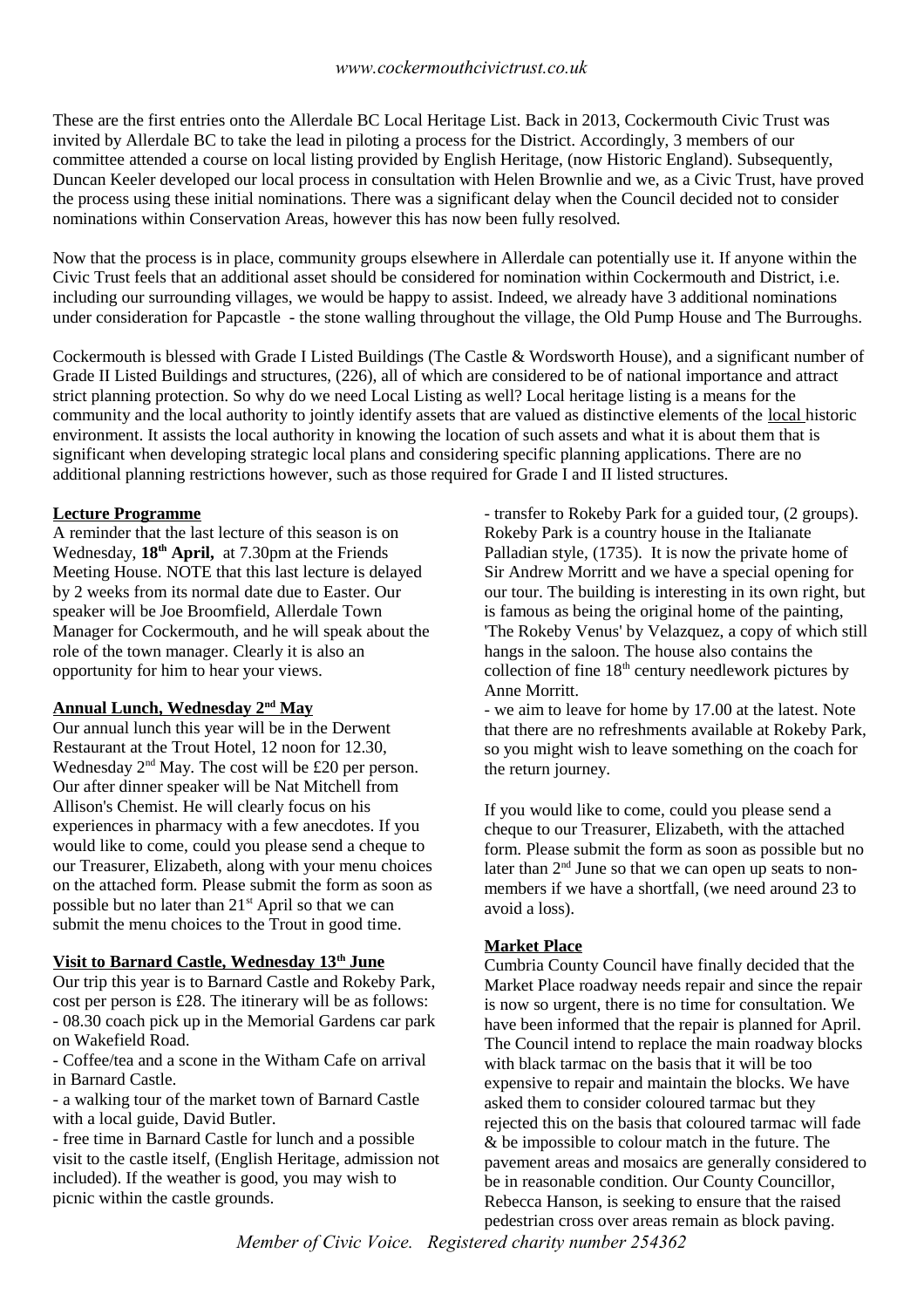The only exception to the condition of the mosaics is the one outside Banks Ironmongers which has been cracked since it was first installed & has deteriorated over time, which is not helped by vehicles parking on it. It has been decided that this one needs to be removed. We are seeking, in conjunction with Vanessa of Banks, to get this relaid within the Confluence Area.

## **Walks round the Town**

Eric Apperley has kindly reviewed and substantially revised our publication, 'Cockermouth, Walks round the Town' to issue 9, with a new cover. Bernard Bradbury wrote the original version over 40 years ago and a lot has changed since then. The new edition now includes a walk round the Papcastle Conservation Area as well. The retail price of the new book is £3. However, it is available to members at an introductory price of £2 and copies can be purchased at our lectures.

#### **COCKERMOUTH AND PAPCASTLE**

#### **WALKS ROUND THE TOWN**



#### **A Vision for Cockermouth 2018 to 2029**

The Cockermouth Vision Group have completed the consultation draft and had an open consultation morning at the URC on  $17<sup>th</sup>$  March when members of the public were able to view the draft and make comment. Copies of the draft have also been provided to local councillors and relevant Cockermouth organisations.

The overall vision is stated to be:

'*Cockermouth to be maintained and enhanced as a high quality place to live and work through active* 

#### *protection, innovative development, and sustainable growth'.*

The themes of the document are:

- Sustainable Communities
- Housing
- Economy
- Built & Historic Environment
- Natural Environment
- Ideas

The document is partly structured to follow the format of the Allerdale Local Plan to highlight the relevance of the comments to those undertaking the next review of the Plan. However, it is intended that the document will be widely available to other authorities and organisations and be widely available through a variety of sources, including our own web site.

The vision concludes that in 2029, Cockermouth will

- Be proud of its unique identity
- Offer employment opportunities for all
- Be a town that blends into the countryside
- Resist future flooding events
- Encourage visitors to enjoy its heritage
- Have sustainable food production
- Foster nature and wildlife

 Have a town centre full of independent shops If you would like a copy of the 'Vision' to read, please ask a member of the Civic Trust Committee.

## **Out of Town Development**

We have objected in detail to the application for an 'out of town' development behind The Lakes Centre on Low Road, primarily intended for 'B&M'. We have also encouraged members who think in the same way to object individually.

We are not objecting to the presence of B&M itself in Cockermouth. What we are doing is objecting to the development of an out of town store with free car parking on a site that is earmarked in the Local Plan as a brownfield site for industrial development. There is no doubt that such a store will have an unfair trading advantage over some town centre shops and if we wish to achieve the vision of continuing 'to have a town centre full of independent shops'', we as a community must be proactive to achieve this goal.

## **Town Centre Shops**

It is no secret that many of our independent town centre shops are already struggling financially and there have been a number of closures already with more potentially in the pipeline. The footfall has not returned to pre-flood levels and even though we have new housing developments, this does not seem to have made a positive impact. It is a case of 'use it or lose it' and we

*Member of Civic Voice. Registered charity number 254362*